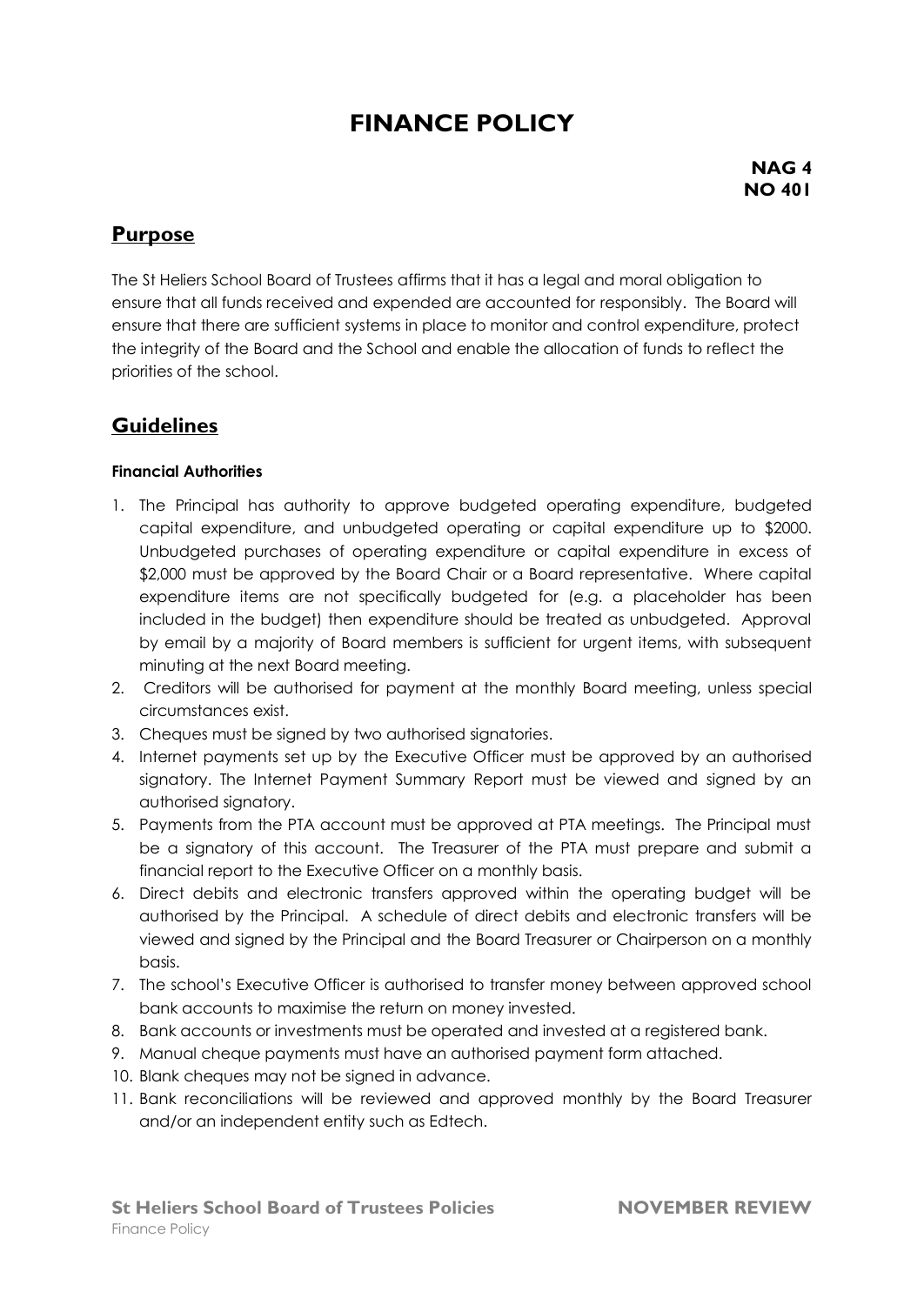#### *Income*

- 1. Money received will be banked promptly by a person other than the person who processes the payments and enters it into the school accounting package.
- 2. Receipts must be issued for all school donation payments and on request for any other payments.

#### *Expenditure*

- 1. The school runs an order book system, which is controlled and monitored by the finance officer.
- 2. The Principal is responsible for checking and authorizing accounts for payment.
- 3. All staff and tutors employed by the Board must be paid through the Ministry of Education payroll system.

#### *Financial Management*

- 1. The Finance Committee and Board Chairperson shall be responsible for ensuring management operates within the approved budget to prevent overspending in any budget area.
- 2. The Board shall include all assets which are valued in excess of \$1,000.00 in the Fixed Asset Register and depreciate it at the rate fixed by the Board as listed in **Appendix A**. This accumulated depreciation shall be taken into consideration for the purpose of the annual budget.
- 3. The annual accounts should be completed in the month of January with the audit fieldwork taking place before the end of the previous school year or by arrangement with auditors within a reasonable timeframe after year end.

#### *Budgeting*

- 1. Budget Managers should present their budgets to the Principal by the end of October.
- 2. The draft budget should be available at the December Board meeting for approval.
- 3. The final budget will be approved at the March Board meeting after receiving the confirmed funding and staffing figures.
- 4. The Property committee shall have 10 year Property Maintenance Plan drawn up every 3 years and a provision will be made in the budget in accordance with the Ministry requirements for Cyclic Maintenance.

#### *Sensitive Expenditure*

1. Sensitive expenditure is any expenditure which might cause questions around the probity or financial prudence of the school's spending. Possible examples include gifts, travel, entertainment, or training. Care should also be taken for spending claimed via credit cards or expense claims, as although using credit cards or expense claims is not sensitive expenditure, spending via these methods may comprise of sensitive items.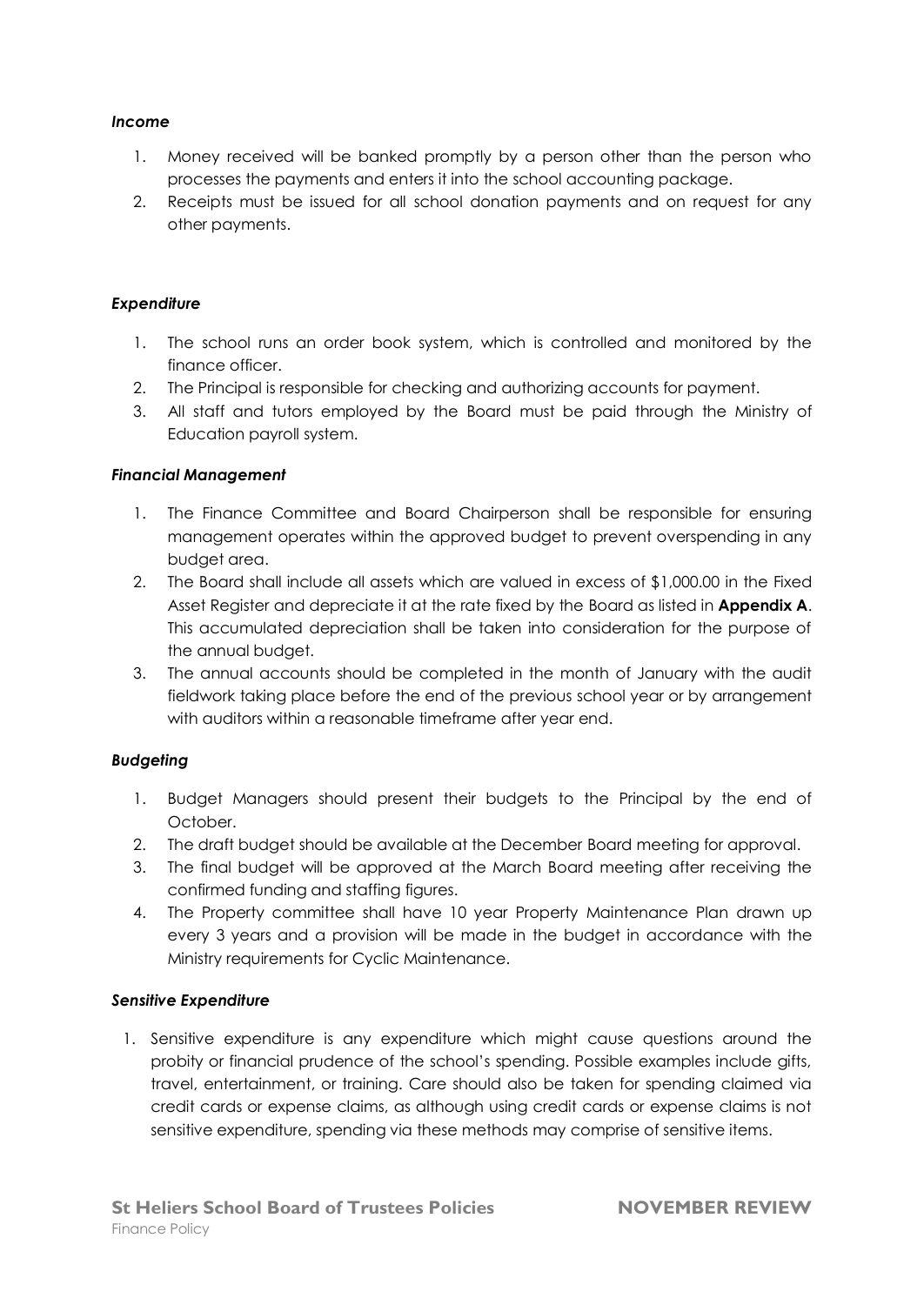- 2. Credit card: The Board has authorised the issue of a credit card in the name of the Principal. This may not be used for cash advances or for personal expenditure. It may be used for reasonable school-related expenditure, including in particular procurement of school supplies or payment of utilities. The Principal may delegate the use of the credit card for these purposes. The Principal or any other person using the card is expected to observe usual procedures for the use of the credit card, for example due care of the card, safeguarding the PIN number, immediate cancellation in the event of loss or theft, care when using the card for on-line purchases, and ensuring supporting documentation is retained for any expenditure charged to the card. The monthly credit card statement is to be reviewed by the Executive Officer and made available for the Treasurer or Chairperson to review monthly.
- 3. Gifts / koha: offering or receipt of gifts. A koha may be a sensitive item, as these may represent an inducement or be seen to place an obligation on the recipient. Gifts given should be as a gesture of appreciation, furthering the school's goals. Any gift over \$250 to be given by the school should be approved by the Board prior to committing to the gift. Any gift received from an individual which is over \$250 in value, or which may place the recipient under any obligation, should be reported to the Principal and recorded at the next Board meeting. The Board will decide whether the gift should be returned, retained by the school, or retained by the recipient.
- 4. Professional Development/Conferences/Travel: Travel and professional development (mainly relating to attending conferences) outside the approved budget needs approval from the Board.
- 5. Entertainment: Care should be taken for any entertainment expenditure as it is likely to be sensitive expenditure. Entertainment should typically be limited to modest expenditure celebrating special occasions or achievements, for example Christmas/End of year. Where there is any doubt, Board approval should be sought prior to committing to the expenditure.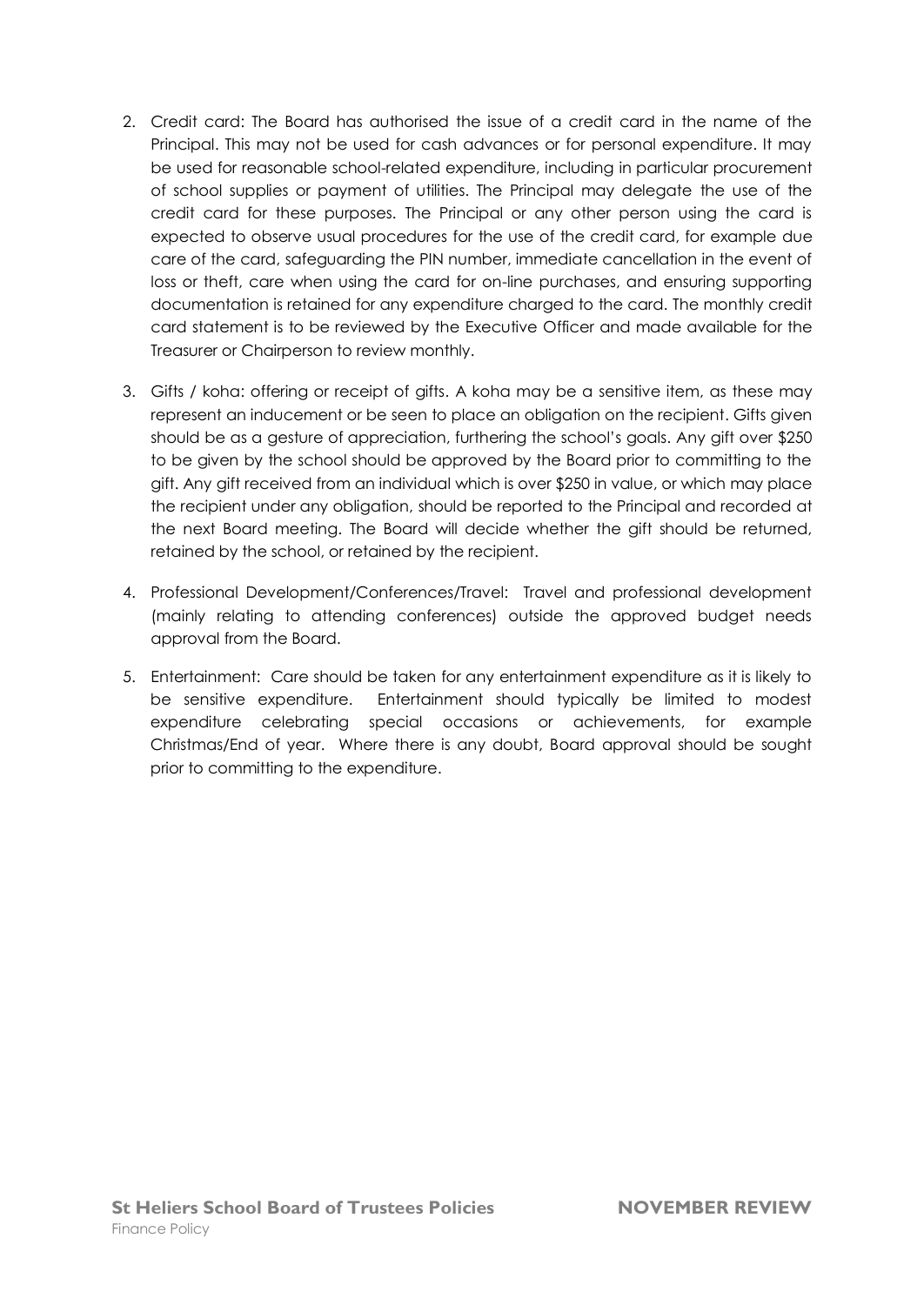# **Appendix A**

# **FINANCE POLICY – FIXED ASSETS**

### **Definition**

Fixed assets are physical assets held by the school for use in the production or supply of goods and services, for rental to others or for administrative purposes, and have been acquired or constructed with the intention of being used on a continuing basis. Fixed assets may also include items held for the maintenance or repair of other assets.

Fixed assets are property, plant and equipment used by the school for more than 12 months, over which the school has control.

#### **Recognition**

Items of property, plant and equipment with an individual value in excess of \$1,000 are capitalised on purchase.

Others items with an individual value below \$1,000 are expensed with the exception of furniture and fittings that are purchased in quantity where the total value exceeds \$1,000. This is to reflect their significant total value as a percentage of the total assets held by the school.

Items below \$1,000 even when purchased in quantity, are recorded as a learning resource expense and not capitalised on purchase. This reflects the high usage and frequent curriculum changes that make items obsolete.

Minor sports and teaching equipment even when purchased in quantity, are recorded as a learning resource expense and not capitalised on purchase. This reflects the need for regular replacement of these items and their overall low total value when compared to the total fixed asset holding.

### **Depreciation**

Fixed assets are depreciated on a systematic basis. Fixed assets, except for library books, are depreciated so as to charge their cost or value over their estimated useful life on a straightline basis.